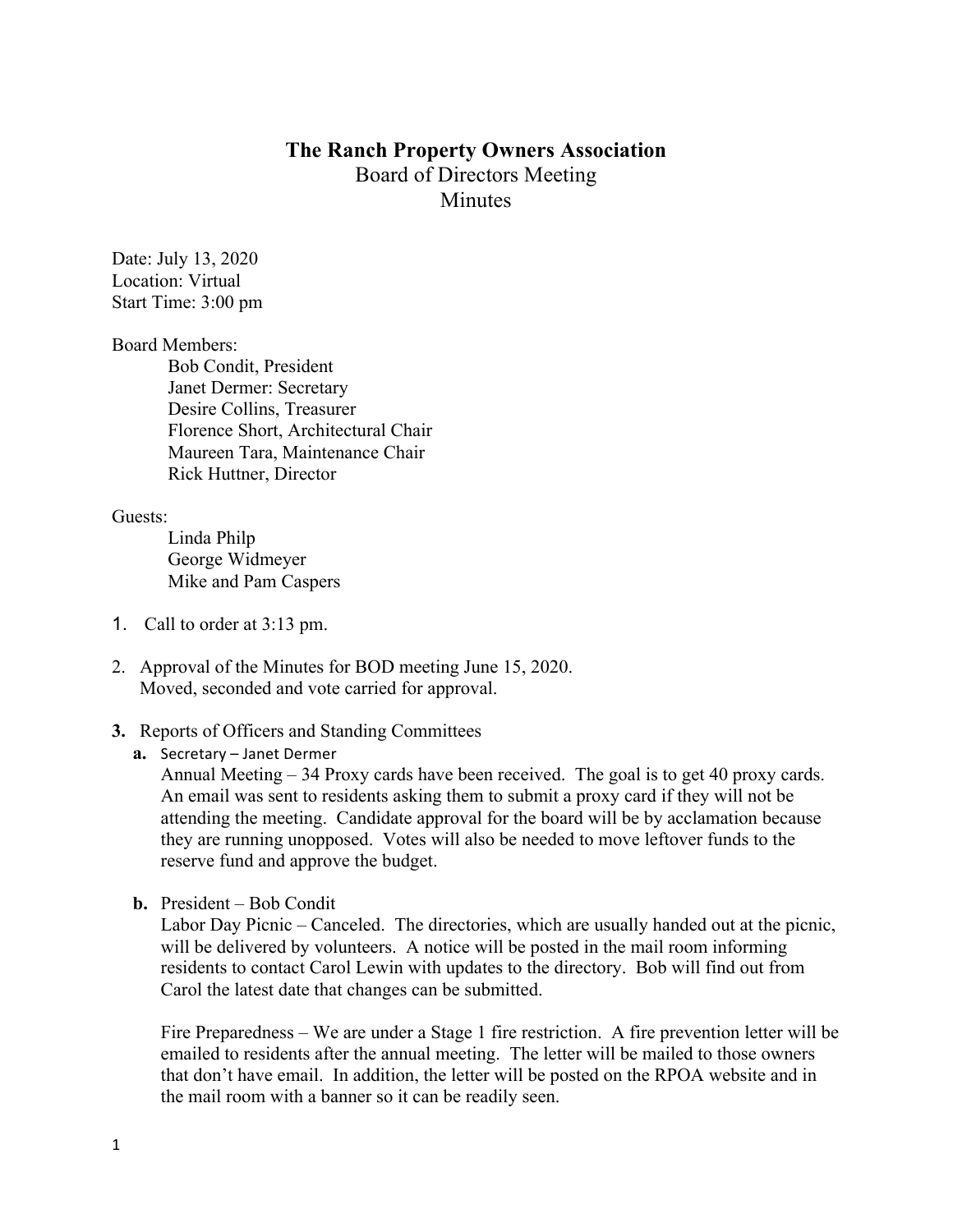DCCR **–** No word yet from Christina. When the DCCR is sent to residents, a note will be added that not many actual changes were made. The changes were primarily to clean up formatting.

- c. Treasurer/Finance Desiree Collins Financial – A slide of the RPOA financial overview was provided to the board.
- d. Architectural Florence Short
	- Approvals

Lots 11 – Replace wood deck with composite material.

Lots 89 and 93 – Construct foot bridge across common ground to connect both properties. Owner has responsibility to maintain the foot bridge.

Lot 103 – Repaint house and trim with existing colors.

Disapproval Lot 38 – Trellis

Completion Certificates Lots 32 and 33 – Replace cedar shingle roof with Owens Corning TruDefinition Duration asphalt shingle – Teak.

Lot 45 – Existing wall extension. Trash storage shed.

Resignations Chris McDonald and Bob Strumpf will resign from the architectural committee.

e. Maintenance – Maureen Tara

River Rock – River rocks have been added to bare areas on the streets and this project is complete.

Reserve Area Bridge – Maureen will coordinate with Len Schmeltzer to do the work in the fall.

Lighting – This project is complete with new posts set in concrete, all LED lights, new sensors, and electric is up to code. The project came in substantially under budget because wood poles were used rather than steel. We will be getting a significant rebate from LPEA because of the switch to LED lighting.

Entrance Sign – Still trying to get estimates of the two options, A and B, so they can be presented at the Annual Meeting.

**4.** Items Requiring Discussion/Action